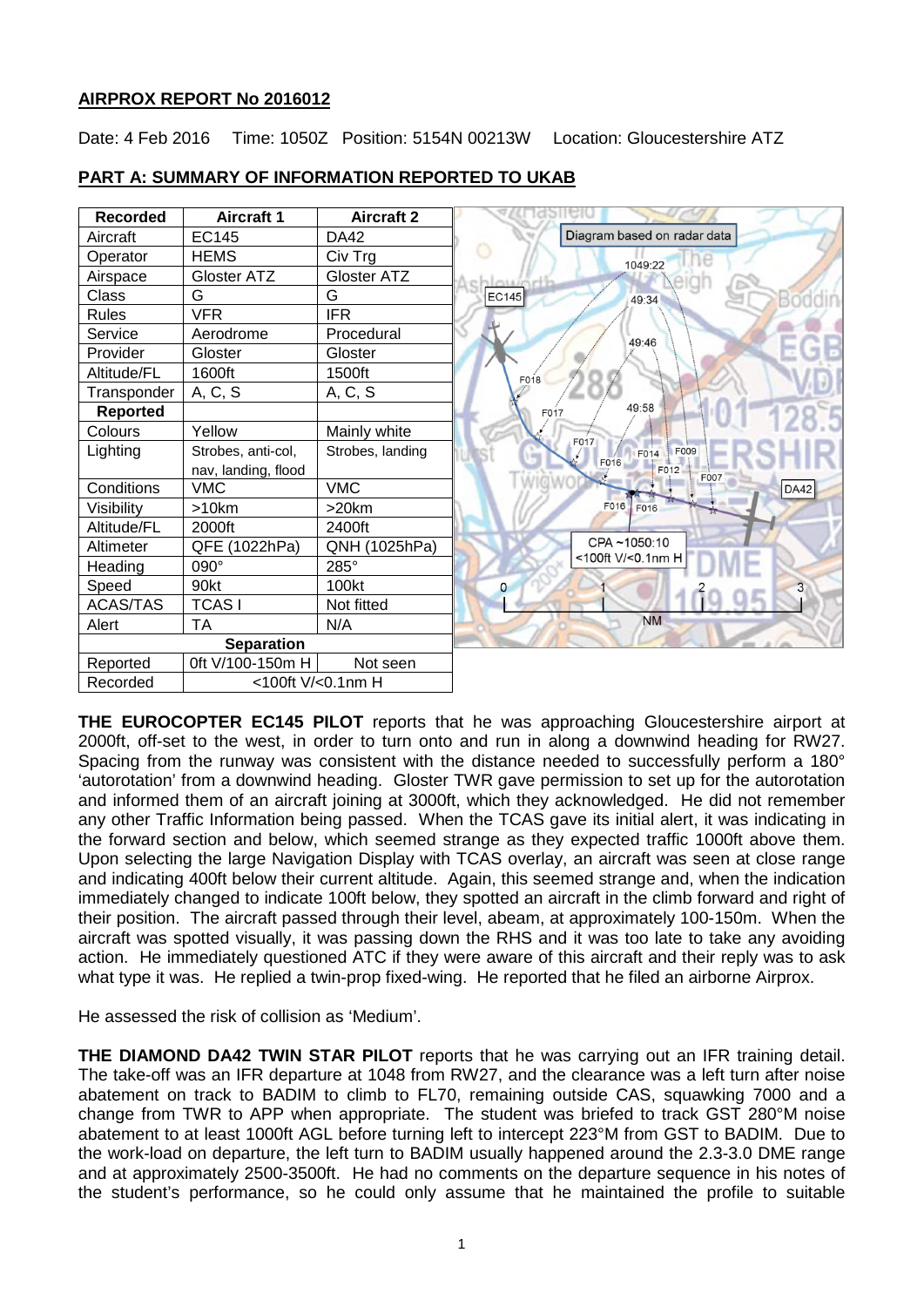standards and tolerances. The radar was unserviceable, so ATC could only provide a Procedural Service on departure. The conditions were good for VFR and, although he was looking for traffic, a fair percentage of his time was spent monitoring the student's actions and performance on the IR profile. He did not see any traffic on the departure and, due to the time elapsed since the Airprox, he did not recall any Traffic Information whether passed to him or overheard. He was unaware of any issue until contacted by the Airprox Board several weeks later.

**THE GLOUCESTERSHIRE AERODROME CONTROLLER** reports that Approach Control advised him that the EC145 was re-joining from the north-west and requesting to carry out an autorotation exercise from 2000ft overhead, which was agreed. The helicopter was sighted north-west of the airport and instructed to report ready to commence. The DA42 pilot had departed from RW27 on an IFR training flight joining CAS at BADIM, south-west of Gloucester. The pilot was transferred to Approach shortly after take-off. Traffic Information was passed to the EC145 pilot on a light aircraft carrying out an air-test overhead at 3000ft, which was acknowledged. Several minutes later, the helicopter was observed approaching the overhead from the west on an easterly heading. The pilot requested information on an aircraft at 2000ft that had 'just passed them' The pilot requested to reposition for the autorotation and, subsequently, stated he 'may need to file an Airprox'. This was acknowledged and the pilot was instructed to contact ATC after landing. However, no further contact was received. The radar/ATM was unserviceable.

**THE GLOUCESTERSHIRE APPROACH CONTROLLER** reports that an IFR departure clearance had been requested for the DA42 by the Aerodrome controller routing via BADIM. The clearance issued was "after departure, left turn on track BADIM, climb F070, ROCAS<sup>[1](#page-1-0)</sup>, released". At 1047, the EC145 pilot reported 6nm north-west, inbound, requesting a non-standard join at 2000 ft for a practice autorotation. Joining instructions were issued for the aircraft to join for "Heli North" with RW27 RH in use. The Aerodrome controller was advised, and the requirement for the 2000ft autorotation was accepted. Helicopters operated by the EC145 Company tend to join downwind to the runway-in-use when carrying out autorotation's, which is a frequent occurrence during their training flights. At the time, there was another aircraft operating in the overhead at 3000ft VFR on an air-test. The EC145 pilot was instructed to contact Tower at 3nm. The helicopter was observed on the ATM to approach what seemed to be more of a left-base leg for RW09 rather than RH downwind RW27, that is to say, it appeared to fly quite close to the RW27 climb-out. The DA42 departed RW27 at 1048 and made the standard noise abatement 10 $^{\circ}$  right turn before turning left towards BADIM. The DA42 pilot's first call on the Approach frequency included that he was passing 1800ft, and, by this point, the aircraft was observed on the ATM to pass very close to the opposite direction inbound EC145. A Procedural Service was given to the DA42 pilot, and he was asked to report passing FL50 for transfer to Bristol Radar. He heard some of the Aerodrome controller's portion of a brief exchange with, he believed, the pilot of the EC145 about a fixed-wing aircraft. He recollected that he had heard the Aerodrome controller advising the EC145 pilot of the aircraft in the overhead at 3000ft. He then asked him if he had any other traffic as the EC145 pilot was enquiring about an aircraft getting close to him. He replied that it was probably the DA42 on the noise abatement 280° track. He looked out of the VCR window and saw that the two aircraft had passed abeam each other at a similar level. The DA42 pilot was transferred to Bristol Radar at 1055.

# **Factual Background**

The weather at Gloucestershire was recorded as follows:

METAR 041050Z 28012KT 9999 FEW016 SCT032 13/09 Q1025=

The Gloucestershire ATZ is a circle, 2nm radius, centred on longest notified runway (09/27). Upper limit 2000ft.

 $\overline{\phantom{a}}$ 

<span id="page-1-0"></span><sup>&</sup>lt;sup>1</sup> Remain outside controlled airspace.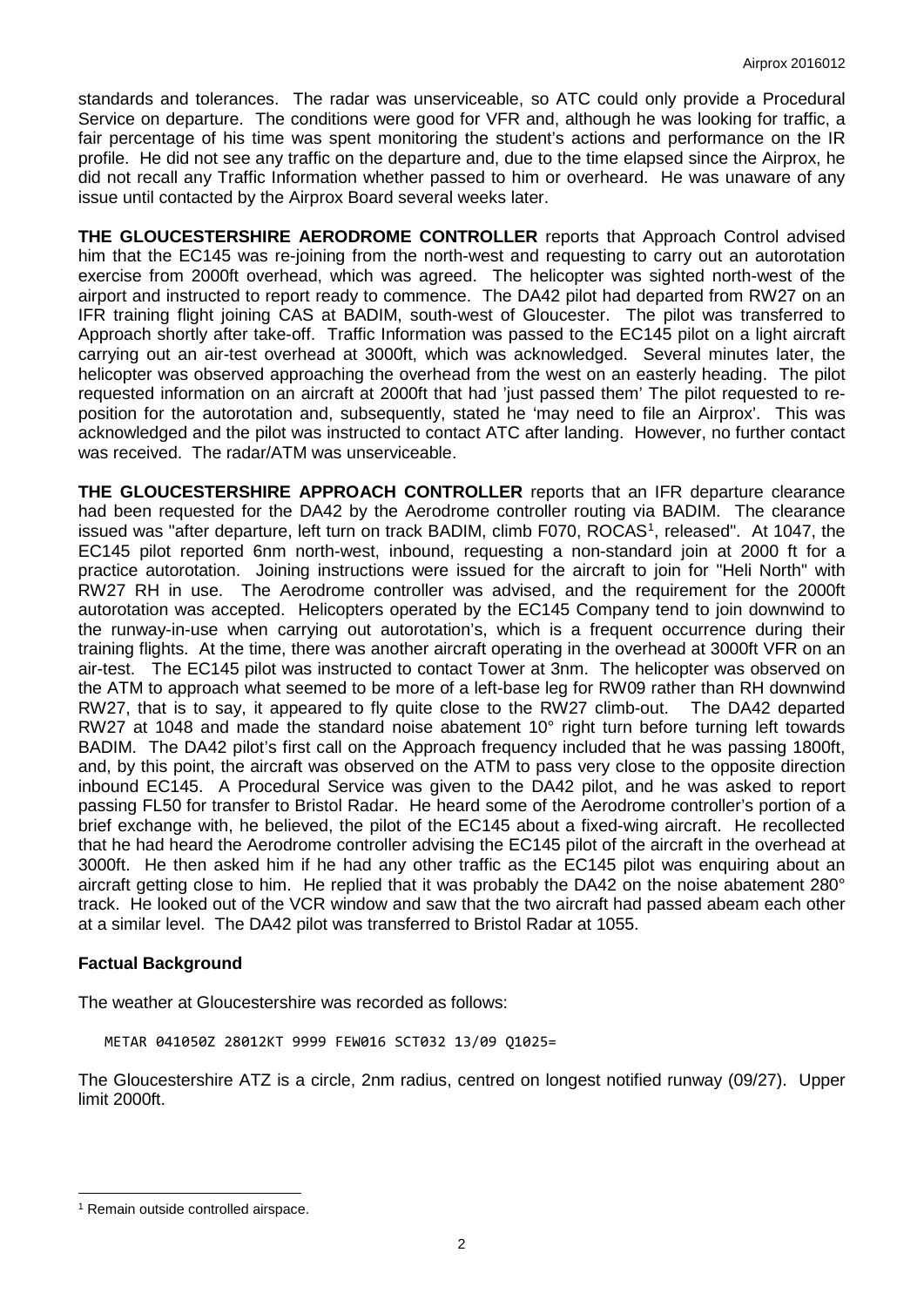## **Analysis and Investigation**

# **CAA ATSI**

ATSI had access to reports from the controllers and pilots involved, a report from the unit investigation, the area radar recordings and RTF of the unit position frequency. An interview with the Aerodrome controller was also conducted. Screenshots produced in the report are provided using the area radar recordings. Levels indicated are Flight Levels. All times UTC.

At 1047:00, the EC145 pilot, 6.6nm north-west of Gloucestershire Airport, contacted Gloster Approach and requested a downwind join at 2000ft for an autorotation. This was approved at 1048:00, Traffic Information was passed on traffic in the Gloucestershire overhead at 3000ft, and the helicopter pilot was then transferred to Gloster Tower at 1048:28. (The traffic in the overhead was a Titan T51 operating up to 3000ft with Gloster Tower) (Figure 1).

At 1048:32, the EC145 pilot reported on frequency with Gloster Tower at 2000ft for an autorotation which was acknowledged by the Aerodrome controller who requested him to report ready to commence the autorotation.



Figure 1 – 1047:00.

At 1049:12, the departing DA42 became visible on the area radar recording, having been previously cleared for take-off at 1047:21.

At 1049:30 (Figure 2), the DA42 pilot was transferred to Gloster Approach (but did not report on frequency until 1050:00).



Figure 2 – 1049:30.

At 1050:10 the pilot of the EC145 asked the Aerodrome controller if he was aware of a fixed-wing aircraft which had just passed them. The Aerodrome controller asked him if he was referring to the traffic holding at 3000ft, to which the EC145 pilot replied that it was a twin-propelled aircraft at 2000ft, against which, at 1051:00, he reported his intention to file an Airprox.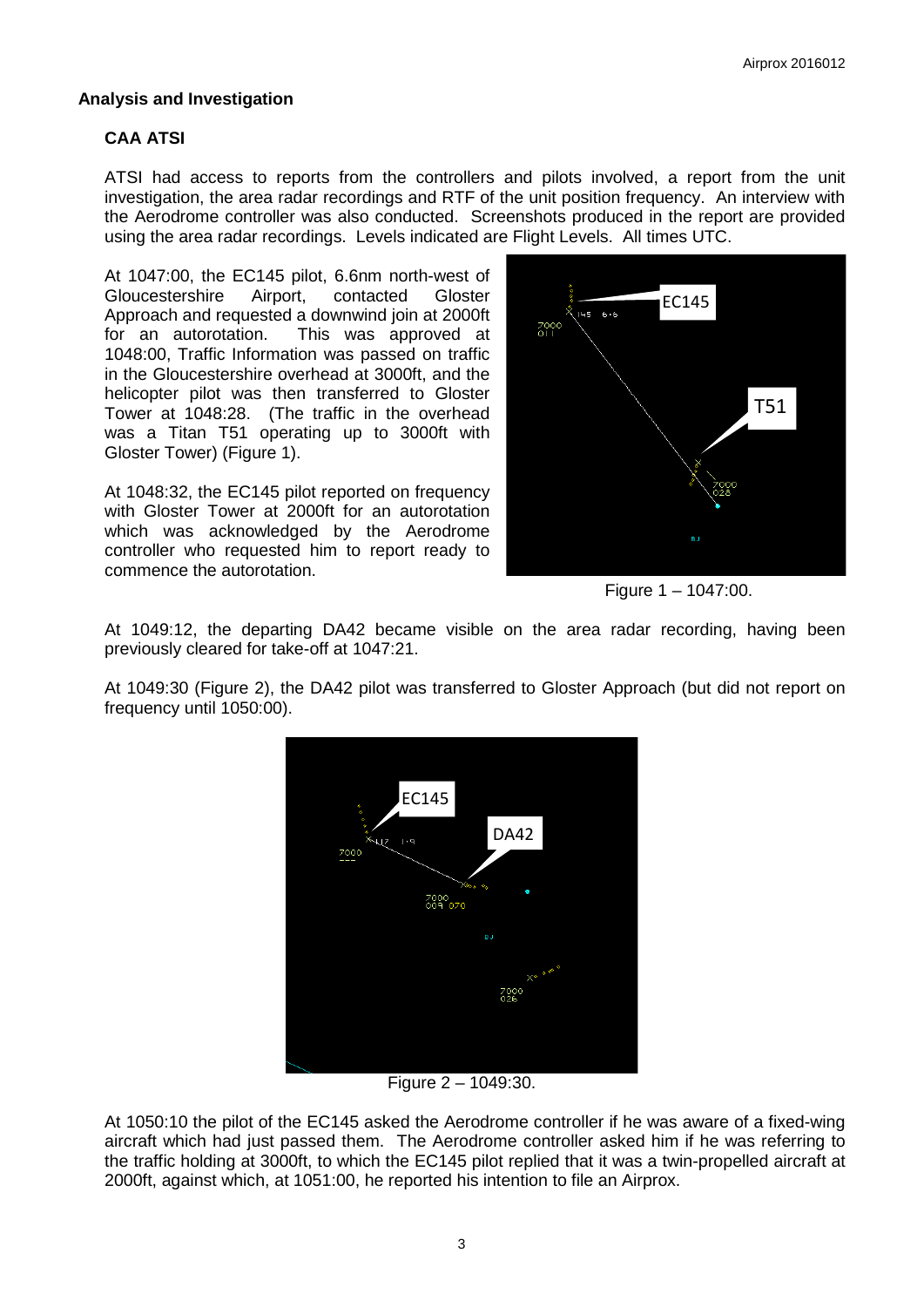Due to the area radar update rate, CPA was assessed to have taken place between 1050:07 and 1050:10 (Figures 3 & 4), with the aircraft separated by less than 0.1nm horizontal and 100ft vertical.



 Figure 3 – 1050:07 Figure 4 – 1050:10 Aircraft approaching each other Both aircraft having passed each other.

The DA42's IFR departure to the south-west included compliance with the Gloucestershire Noise Abatement Procedure for RW27:

'All departing aircraft are to execute a 10° right turn when passing the upwind end of the runway. Tracking [2](#page-3-0)80° MAG, climb through 600ft QFE before turning left'.<sup>2</sup>

This effectively placed the DA42 north of the RW27 centreline on climb-out.

In the unit investigation report, and confirmed by the Aerodrome controller at interview, the routing of the inbound EC145 came as a surprise, because, although the EC145 pilot had requested a "downwind" join, the Aerodrome controller had not expected the EC145 pilot to commence the join as far west downwind as he did (Figures 5 & 6).



Figure 5 – 1049:12<br>Figure 6 – 1049:44<br>With cursor set to RW27 centreline – 3nm. EC145 commenced turn 2.5ni

EC145 commenced turn 2.5nm WNW of airport

<span id="page-3-0"></span> $\overline{\phantom{a}}$ <sup>2</sup> UK AIP AD 2.EGBJ-10 (14 Nov 2013)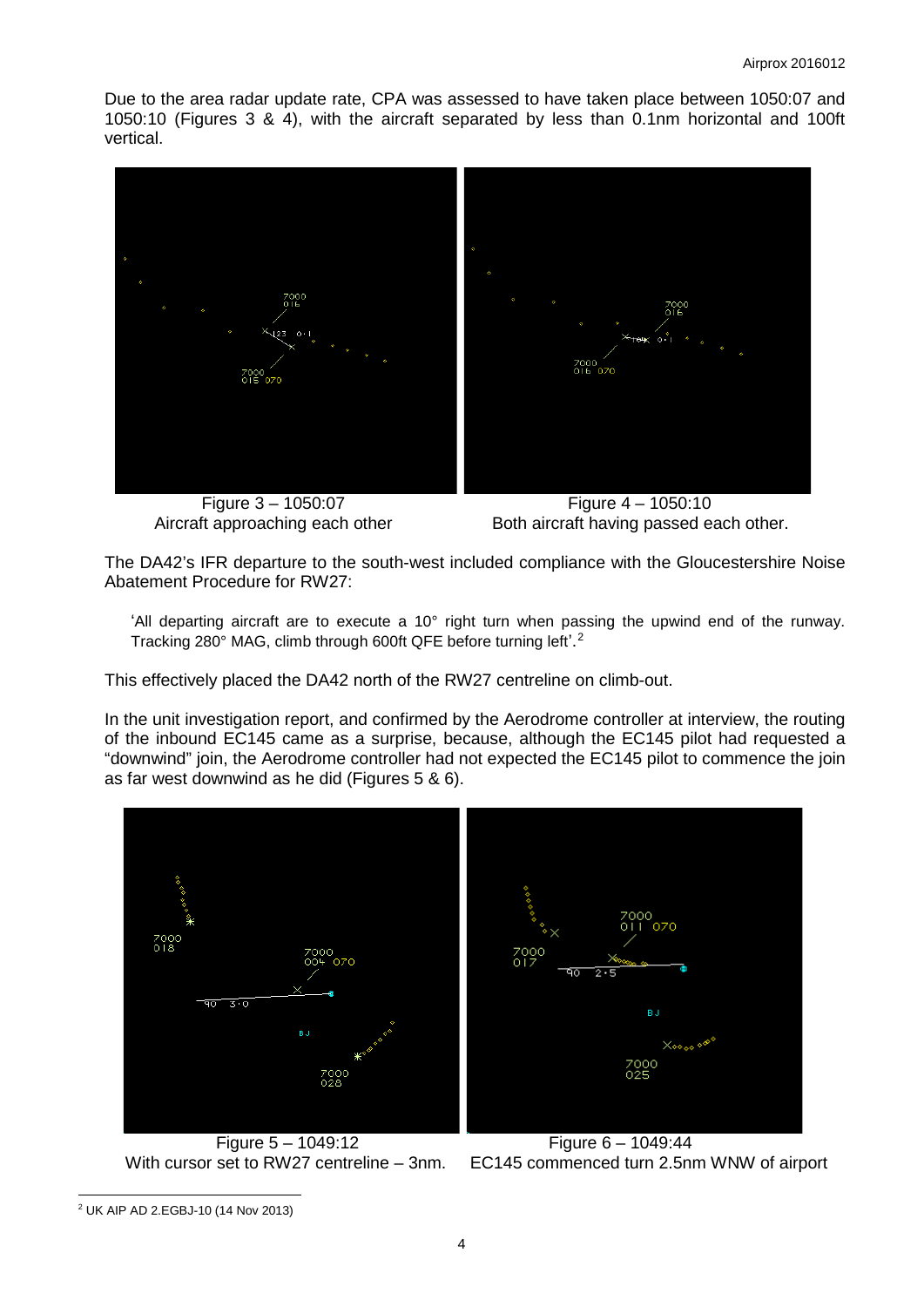The Aerodrome controller had expected the EC145 pilot to continue on a track directly towards the overhead before commencing a turn downwind, and would not normally pass Traffic Information on a north-westerly arrival to a south-westerly departure. On this basis, no Traffic Information on the departing DA42 had been passed to the EC145 pilot nor on the EC145 to the DA42 pilot, with the unit report stating that *"It is not routine to pass traffic information to departures on traffic joining overhead at 2000ft or vice versa…"*

The first indication to the Aerodrome (and Approach) controllers that the EC145 and DA42 had come into conflict was when the EC145 pilot requested information on the DA42. At that stage, the Aerodrome controller still believed that the only conflicting traffic was the T51 in the overhead. At interview, the Aerodrome controller also stated that had he realised that the DA42 and the EC145 were coming into conflict, he would not have transferred the DA42 pilot to the Approach controller when he did.

The Approach controller, in his report, stated that the DA42 pilot had contacted the frequency, *"and by this point the aircraft was observed on the ATM to pass very close to the opposite direction inbound"* (EC145). No Traffic Information was passed, but it would have been coincidental with CPA. The Approach controller also stated that after the EC145 pilot had asked about the other aircraft, he *"looked out of the VCR window and saw the two aircraft had passed abeam each other at a similar level."*

At Gloucestershire ATC, in a north-facing VCR, the Aerodrome and Approach controllers are in the same room although the Approach controller faces east. All coordination between the controllers is face-to-face.

There is a primary radar at Gloucestershire, which provides an Air Traffic Monitor (ATM) for the Aerodrome controller and a radar display for the Approach controller, who is permitted to provide a surveillance service from the Approach position. However, due to issues with the performance of the radar, it had been taken out of service, although a feed was still being sent to the ATM. The ATC unit reported that it was still being used as a tool for "situational awareness". The Aerodrome controller stated at interview however that he had personally elected not to use the ATM due to the unserviceability of the radar.

In the unit investigation report the radar return of the DA42 was reported as "*very poor and fading in and out"* but the return of the EC145 had been *"clearly seen 6nm NW of Gloucester."*

The Aerodrome controller had observed the EC145 out of the VCR windows when it had been "warned-in" by the approach controller, but had not continuously monitored it, and had been reasonably busy with other traffic. The routing of the EC145, which was considered by the unit to be non-standard, brought it into confliction with the departing DA42. Neither pilot had been passed Traffic Information. The Aerodrome controller was not aware that a confliction existed, because it was considered that the profiles of both flights would not normally require the passing of Traffic Information. Had the relative positions of the two aircraft been observed by the Aerodrome controller either by use of the ATM, or visual reference through the VCR windows, then it is assessed likely that Traffic Information would have been passed. Although the unit investigation highlighted that the DA42 was not clearly visible due to poor performance of the primary radar when their recordings were reviewed, it was agreed that the EC145 had been visible. Therefore, the decision to treat the ATM as unserviceable because of the unserviceability of the primary radar, but for the display to be left on and ignored, must be considered, under the circumstances, to have been a missed opportunity for the controller to *"provide information to aircraft on the position of other aircraft in the circuit or carrying out an instrument approach"*[3](#page-4-0) *.*

 $\overline{\phantom{a}}$ 

<span id="page-4-0"></span><sup>3</sup> CAP493 Manual of Air Traffic Services Part 1. Section 2 Chapter 1 Para 21 Aerodrome Traffic Monitor (ATM) 21.1 (4)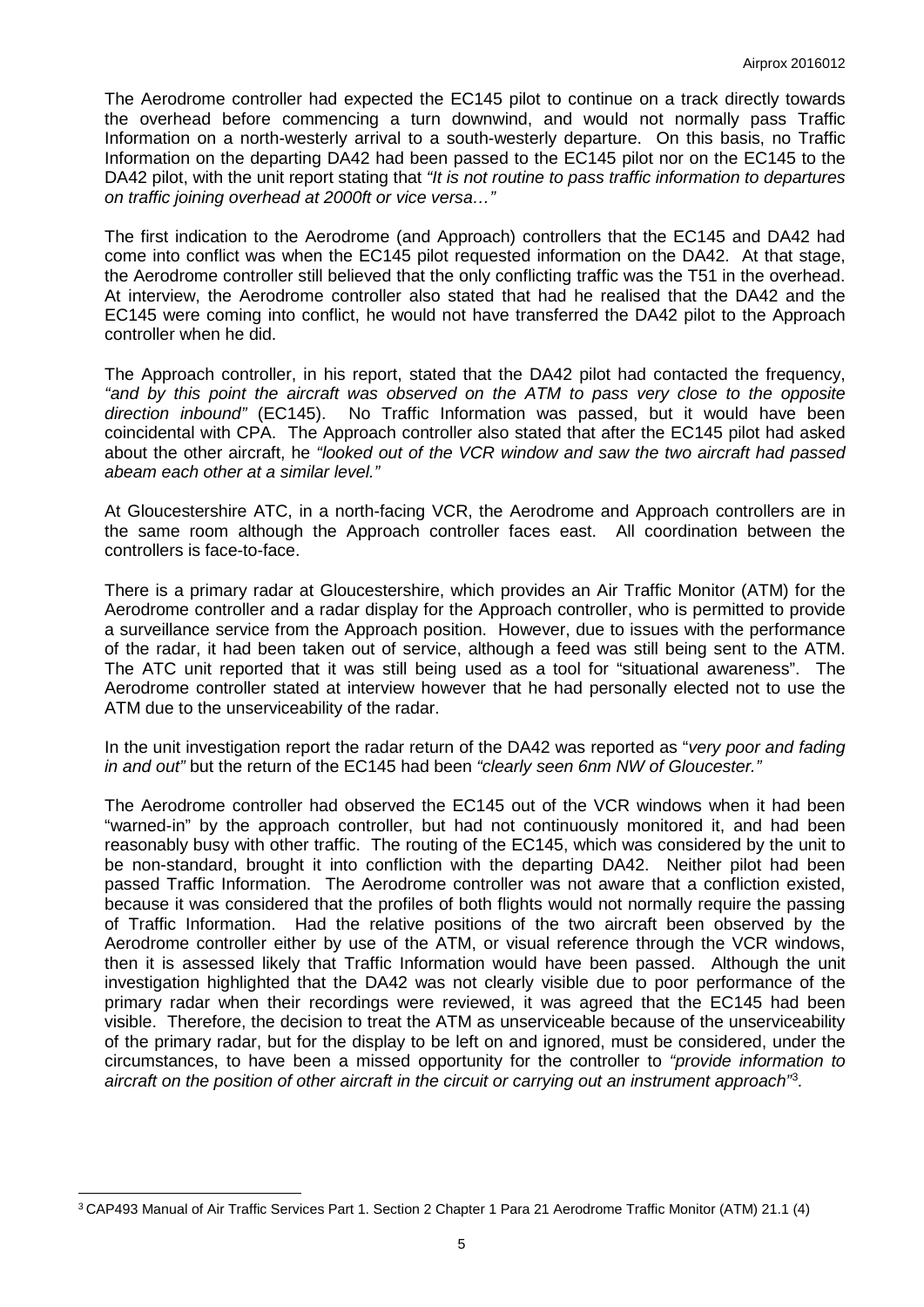ATSI made the following recommendations as a result of the Airprox:

*'That in the event that the primary radar is taken out of service, clear guidance is given to controllers as to whether or not the ATM continues to be made available, and if so, what limitations may be imposed. The term "Situational Awareness Tool" is not defined within CAP493.*

*That Gloucestershire ATC and the based helicopter operators agree what is considered as a standard "downwind" join and that this is published and available to all parties.*

#### **UKAB Secretariat**

The EC145 and DA42 pilots shared an equal responsibility for collision avoidance and not to operate in such proximity to other aircraft as to create a collision hazard<sup>[4](#page-5-0)</sup>. If the incident geometry is considered as head-on or nearly so then both pilots were required to turn to the right<sup>[5](#page-5-1)</sup>. An aircraft operated on or in the vicinity of an aerodrome shall conform with or avoid the pattern of traffic formed by other aircraft in operation $6$ .

#### **Summary**

An Airprox was reported when an EC145 and a DA42 flew into proximity at 1100 on  $4<sup>th</sup>$  February 2016. Both pilots were carrying out training flights in VMC. The EC145 pilot was under VFR, in receipt of an Aerodrome Control Service and the DA42 pilot was under IFR, in receipt of a Procedural Service from Approach. The Aerodrome controller had not expected the tracks of the two aircraft to conflict. Consequently, Traffic Information was not issued to either pilot. CPA is judged to be less than 0.1nm horizontal and 100ft vertical. The DA42 pilot could not recall having seen any conflicting traffic after departure and the EC145 pilot only sighted the DA42 as it passed down his RHS.

### **PART B: SUMMARY OF THE BOARD'S DISCUSSIONS**

Information available included reports from both pilots, the controllers concerned, area radar and RTF recordings and reports from the appropriate ATC and operating authorities.

The Board first discussed the actions of the DA42 pilot. It was noted that he had departed from RW27 on an IFR training flight to the south-west to join CAS at BADIM. The noise abatement departure procedure for the runway required a 10° right turn and to climb through 600ft before turning left. The radar recordings confirmed that the DA42 pilot did turn right on the procedure but did not commence the left turn until passing approximately 1500ft. Several members commented that the track of the aircraft shown on the radar recordings revealed that it had tracked slightly further north than the desired 280° track. The Board noted that the DA42 pilot could not recollect having seen the EC145, and they surmised that this was probably because the student pilot was flying heads-in and the supervising pilot was monitoring him. Although the pilot would have undoubtedly focused more on lookout had he been given Traffic Information by ATC, the Board commented that this was a timely reminder of the primary responsibility of non-handling pilots to ensure that a robust lookout was maintained in Class G airspace, over-and-above the duties of monitoring the handling pilot during IFR training or examination sorties.

For his part, the EC145 pilot had been inbound on a VFR training flight from the north-west and had requested, from the Approach controller, to join downwind for a practice autorotation from 2000ft. This had been agreed, and the Aerodrome controller had been advised. Before transferring the EC145 pilot to the Tower frequency he had been advised of traffic operating at 3000ft in the overhead. Traffic Information had not been issued about the departing DA42, and members noted that the EC145 pilot would not have heard the DA42 being cleared for take-off because this clearance had been passed before he had contacted the Tower frequency. Importantly, the DA42 pilot had not

 $\overline{\phantom{a}}$ 

<span id="page-5-0"></span><sup>4</sup> SERA.3205 Proximity.

<span id="page-5-1"></span><sup>5</sup> SERA.3210 Right-of-way (c)(1) Approaching head-on.

<span id="page-5-2"></span><sup>6</sup> SERA.3225 Operation on and in the Vicinity of an Aerodrome.